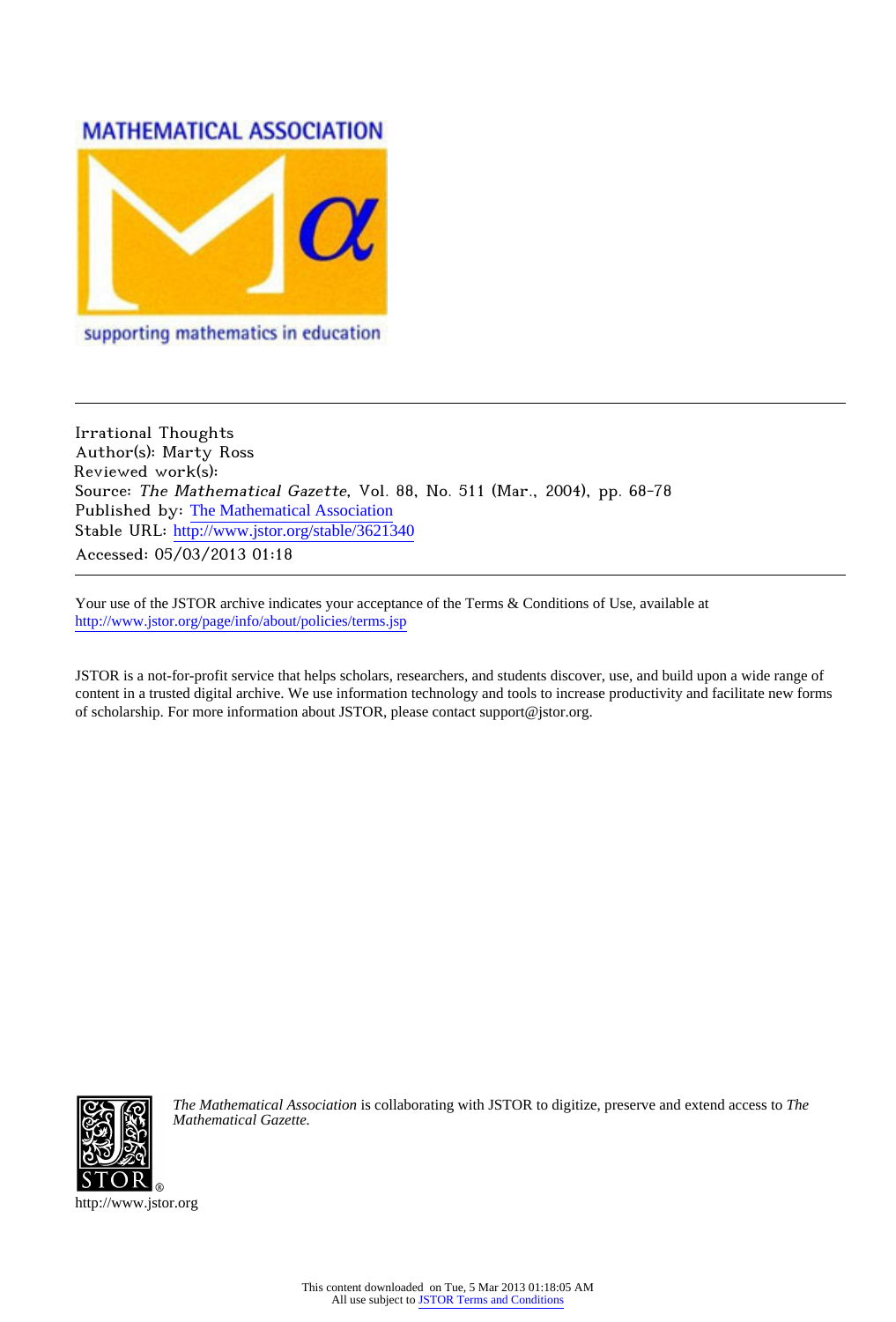# **Irrational thoughts**

# **MARTY ROSS**

**'Now as to what pertains to these Surd numbers (which, as it were by way of reproach and calumny, having no merit of their own are also styled Irrational, Irregular, and Inexplicable) they are by many denied to be numbers properly speaking ...'** 

**Isaac Barrow (1734)** 

**We begin with the most infamously irrational number:** 



**This number arises naturally, of course, as the hypotenuse of a right triangle**  with legs of length 1. Notoriously,  $\sqrt{2}$  was found to be irrational by the **Pythagoreans in around 500 BC. Their mathematics and philosophy was based upon natural numbers and small number ratios, and thus this discovery would have been very troubling: the Pythagoreans wouldn't be the only ones to react badly to the imposition of the irrational.** 

At some level, all demonstrations of the irrationality of  $\sqrt{2}$  involve a *proof by contradiction.* Suppose that  $\sqrt{2}$  is rational, that is that we can write

$$
\sqrt{2} = \frac{m}{n} \qquad m, n \text{ integers.} \tag{1}
$$

**We then show, by some general method, that** 

$$
\sqrt{2} = \frac{m_1}{n_1}
$$

where this new fraction is somehow simpler. (For instance  $m_1$  is less than  $m$ , or  $n_1$  is less than  $n$ , or both). Repeating the procedure,

$$
\sqrt{2} = \frac{m_2}{n_2}
$$
  
and then 
$$
\sqrt{2} = \frac{m_3}{n_3}
$$

and so on, each time obtaining a simpler rational expression for  $\sqrt{2}$ . But **clearly, this can't go on forever: eventually, the numerator or denominator**  will be 1, or we'll have ended in some similar absurdity. And that's the contradiction. The assumption that we can write (1), together with our The assumption that we can write (1), together with our **general method for simplifying the fraction, inevitably leads to a contradiction, to an equation that we know is false. The only possible**  conclusion is that (1) is impossible, that  $\sqrt{2}$  is in fact irrational.

**That's the format of the proof, but we still have to give a method for simplifying the fractions, and it is here that the various proofs differ.**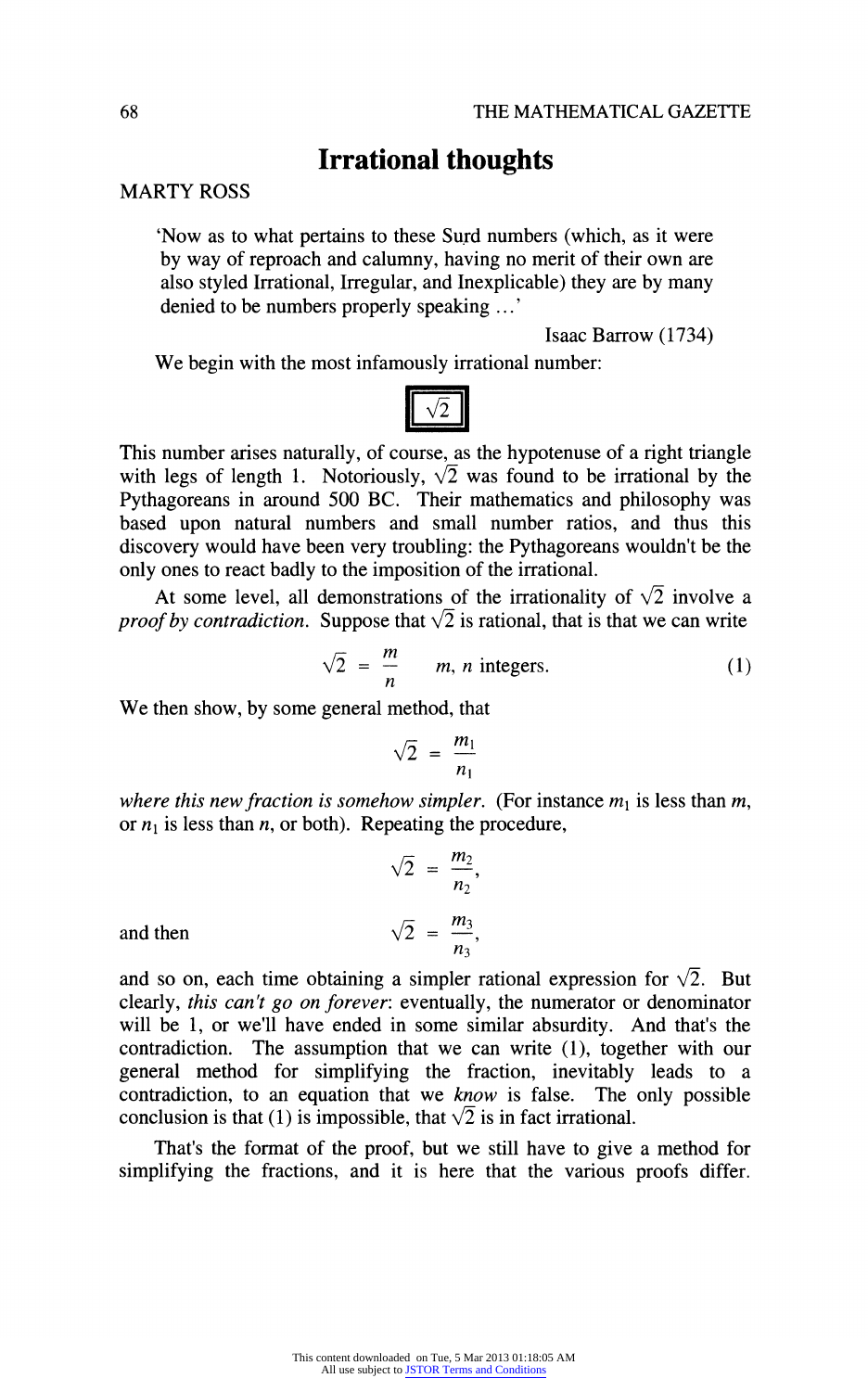#### **IRRATIONAL THOUGHTS**

**Commonly (and probably what the Pythagoreans did\*), one looks at the**  factors of  $m$  and  $n$ : it is not hard to show from (1) that  $m$  and  $n$  are both **even, and thus a factor of two can can be cancelled to give a simpler fraction.** (Of course this is done, without contradiction, all the time:  $\frac{6}{8} = \frac{3}{4}$  for instance. But  $\frac{3}{2}$  cannot be simplified further. The contradictory for instance. But  $\frac{3}{4}$  cannot be simplified further. **implication of (1) is that we can always simplify further). We give here a somewhat less familiar proof; it is in a sense more elementary in that it doesn't rely upon investigating the factors of m or n.** 

**To begin, notice that** 

$$
n < m < 2n. \tag{2}
$$

(Both inequalities follow immediately from the fact that  $m^2 = 2n^2$ .) Now

$$
\sqrt{2} = \frac{\sqrt{2}(\sqrt{2} - 1)}{(\sqrt{2} - 1)}
$$

$$
= \frac{2 - \sqrt{2}}{\sqrt{2} - 1}
$$

$$
= \frac{2 - \frac{m}{n}}{m - 1} \qquad (by (1))
$$

$$
= \frac{2n - m}{m - n}
$$

$$
= \frac{m_1}{n_1}.
$$

$$
2n < 2m
$$

$$
\Rightarrow 2n - m < m
$$

$$
\Rightarrow m_1 < m.
$$

**But by (2),** 

**Thus the numerator (and similarly, the denominator) of our new fraction is smaller, and we have our contradiction.** 

**Before investigating other irrationals, it is worth pondering for a moment on a fundamental issue we have thus far ignored:** 

# **Question**

#### **What exactly is an irrational number?**

**(Notice that**  $\sqrt{2}$  **is geometrically intuitive, but numerically we have only** concluded what  $\sqrt{2}$  isn't, not what it is.)

**<sup>\*</sup> Ascribing concrete mathematical results to the Pythagoreans is very difficult, and to Pythagoras himself almost impossible. However, it is generally accepted that the Pythagoreans knew of the irrationality of**  $\sqrt{2}$ **, and there is agreement that if the Pythagoreans had any sort of argument, it would have been based upon the classification of numbers into even and odd (of which they were certainly aware). B. L. Van der Waerden [1] argues that the Pythagoreans probably did produce such an argument; Walter Burkett, in [2, p. 436] is more sceptical.**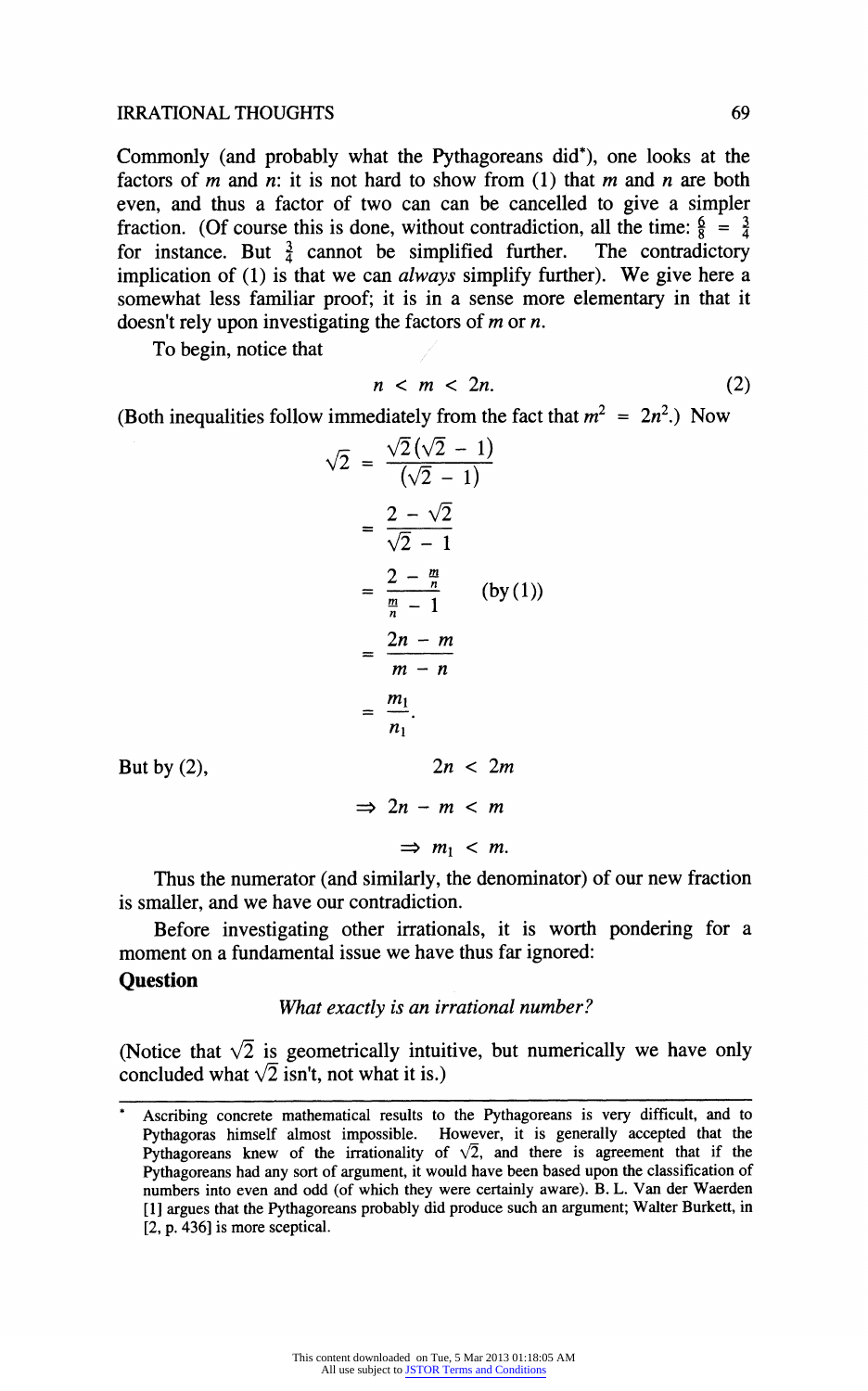**A standard response to the above question is** 

# **Correct but unhelpful answer**

**An irrational number is an infinite non-repeating decimal.** 

**It doesn't take much thought to realise that this answer, however correct, is not very illuminating. How does one multiply or divide infinite decimals? How do you even tell what a number's decimal expansion is? (No one**  knows the complete decimal expansion of  $\sqrt{2}$ , for instance). This is a **genuinely deep question, only satisfactorily answered in the 19th century.**  (By way of comparison, the complex number  $i = \sqrt{-1}$  is often considered to have an air of unreality about it; but  $\sqrt{-1}$  is in fact much easier to define than  $\sqrt{2}$ , and was well understood by about 1800.)

**The Pythagoreans were right to be troubled. We won't pursue this matter (later we touch on a more natural method of expressing irrational numbers). Here, we just note that our argument above, as well as the ones below, can be made without explicit reference to irrational numbers. For example,** 

# Alternative statement that  $\sqrt{2}$  is irrational

**There is no rational number**  $\frac{m}{n}$  **such that**  $\left(\frac{m}{n}\right)^2 = 2$ **.** 

Phrasing the irrationality of  $\sqrt{2}$  in this manner, one can go on to prove the **statement by rephrasing the calculation above: one simply replaces each occurrence of**  $\sqrt{2}$  **by**  $\frac{m}{n}$ **, using the hypothesis 2 =**  $(\frac{m}{n})^2$  **at the critical stage of the argument.** 

Having ended our theoretical interlude, we continue the hunt for irrational numbers. Easy targets are other 'algebraic' irrationals:  $\sqrt{3}$ , Easy targets are other 'algebraic' irrationals:  $\sqrt{3}$ ,  $\sqrt{2} + \sqrt{3}, \sqrt{n}, \sqrt[3]{n}$ , etc. Of course not all such numbers *are* irrational:  $\sqrt{9}$  for instance. Usually, though, if such a number looks irrational, it is. And, it can usually be proved to be irrational by a variation of a  $\sqrt{2}$ -proof combined **with simple algebraic manipulations. Nonetheless, intuition has its limitations. For example, we have** 

# **Question**

a, b irrational 
$$
\Rightarrow
$$
 a<sup>b</sup> irrational?

**It is easy to imagine that an irrational number raised to an irrational number must always be irrational, but in fact** 

# **Answer**

**No.** 

**This result has the following simple and intriguing proof. Consider the calculation** 

$$
\left(\sqrt{2}^{\sqrt{2}}\right)^{\sqrt{2}} = \left(\sqrt{2}\right)^{\sqrt{2}\cdot\sqrt{2}} = \left(\sqrt{2}\right)^2 = 2.
$$

Now, either  $\sqrt{2}^{\sqrt{2}}$  is rational or it is irrational. In the former case we're clearly done ( $a = b = \sqrt{2}$ ). And, in the latter case we're done by the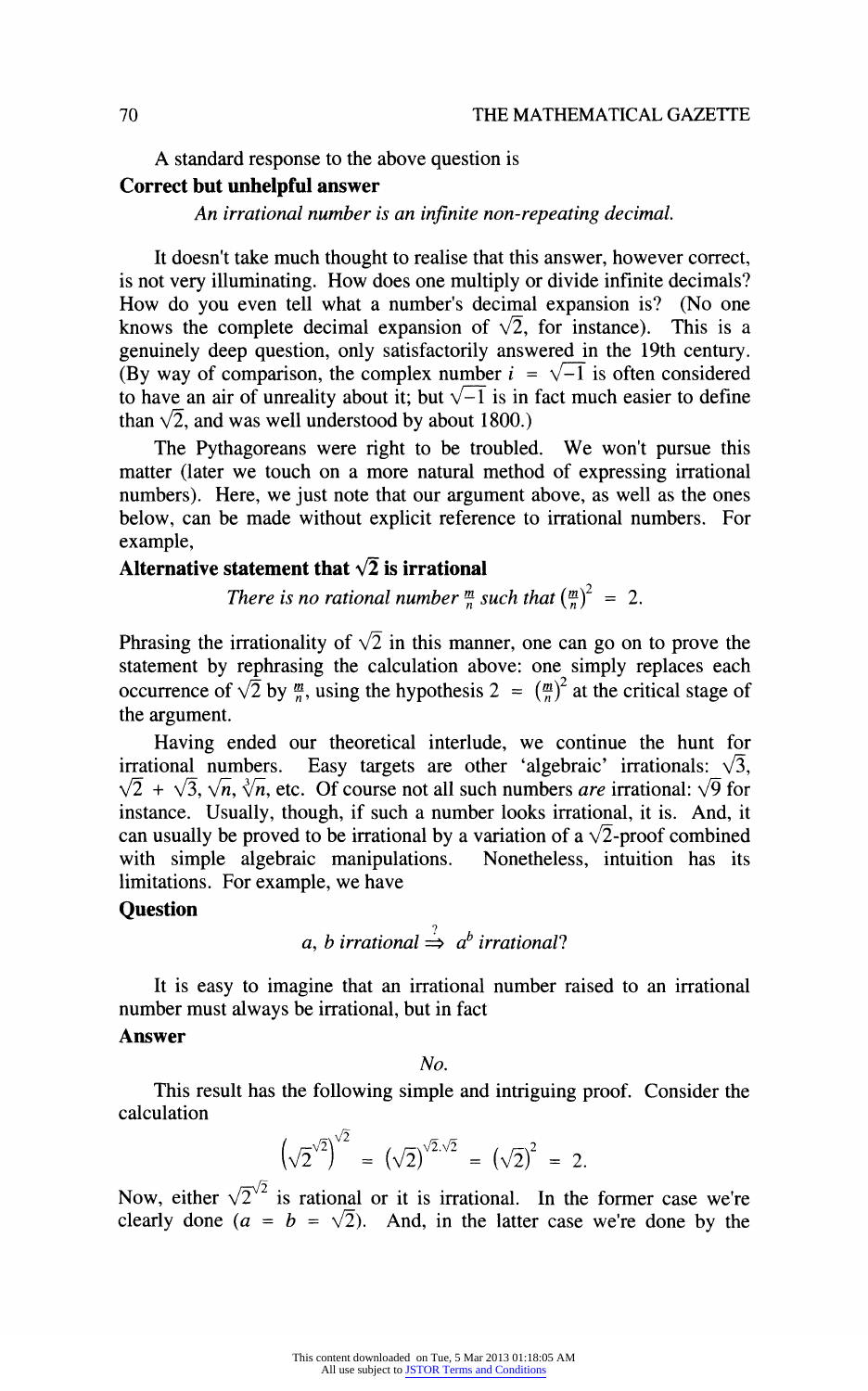above calculation  $(a = \sqrt{2}^{\sqrt{2}}, b = \sqrt{2})$ . So, we have an example, but we **just don't know what it is!** 

In fact,  $\sqrt{2}^{\sqrt{2}}$  is irrational, R. Kuz'min proving this in 1930. The **recentness of the proof indicates how difficult it can be to prove the irrationality of even an easily defined number: once we go beyond nth roots (and their generalisation, roots of polynomial equations) proving irrationality is almost always tough. (Alternatively, it illustrates how easily one can hide difficult definitions in simple notation: what exactly does it mean to raise a number to an irrational power?) Later, we give further illustration by giving a selection of numbers for which the question of irrationality is still unanswered.** 

**We now leave the algebraic world, but we'll delay discussion of Everybody's Favourite Number a while longer. First, we consider another well-known fellow:** 

**In order to discuss the irrationality of e, we need a characterisation of it.**  However, unlike the situation with  $\sqrt{2}$ , there is no single obvious choice. **The original definition, dating to around 1600, is** 

$$
e = \lim_{n \to \infty} \left(1 + \frac{1}{n}\right)^n. \tag{3}
$$

**This expression arises naturally in finance with the notion of continuously compounded interest. Alternatively, in the study of the calculus, one tends**  first to introduce the function  $f(x) = e^x$  and then  $e = e^1 = f(1)$ . But of **course this approach just shifts the question: what special property**  determines the base  $e$ ? In fact, for any base  $a$ , there is a constant  $M$  such **that** 

$$
\frac{d}{dx}(a^x) = Ma^x.
$$

We can then define  $e$  to be that (unique) base for which  $M = 1$ . That is,  $e$ **is defined by the identity** 

$$
\frac{d}{dx}\left(e^x\right) = e^x.\tag{4}
$$

**Of course, it doesn't matter whether we start with (3) or (4), as either can be proved from the other.** 

**The expression for e we actually want is the infinite series** 

$$
e = \sum_{k=0}^{\infty} \frac{1}{k!} = 1 + \frac{1}{1!} + \frac{1}{2!} + \frac{1}{3!} + \dots
$$
 (5)

**This identity follows readily from either (3) or (4). In the former case one**  applies the Binomial Formula to the expression  $(1 + \frac{1}{n})^n$  (taking the limit as  $n \rightarrow \infty$  needs some thought, but as all terms in the expansion are positive

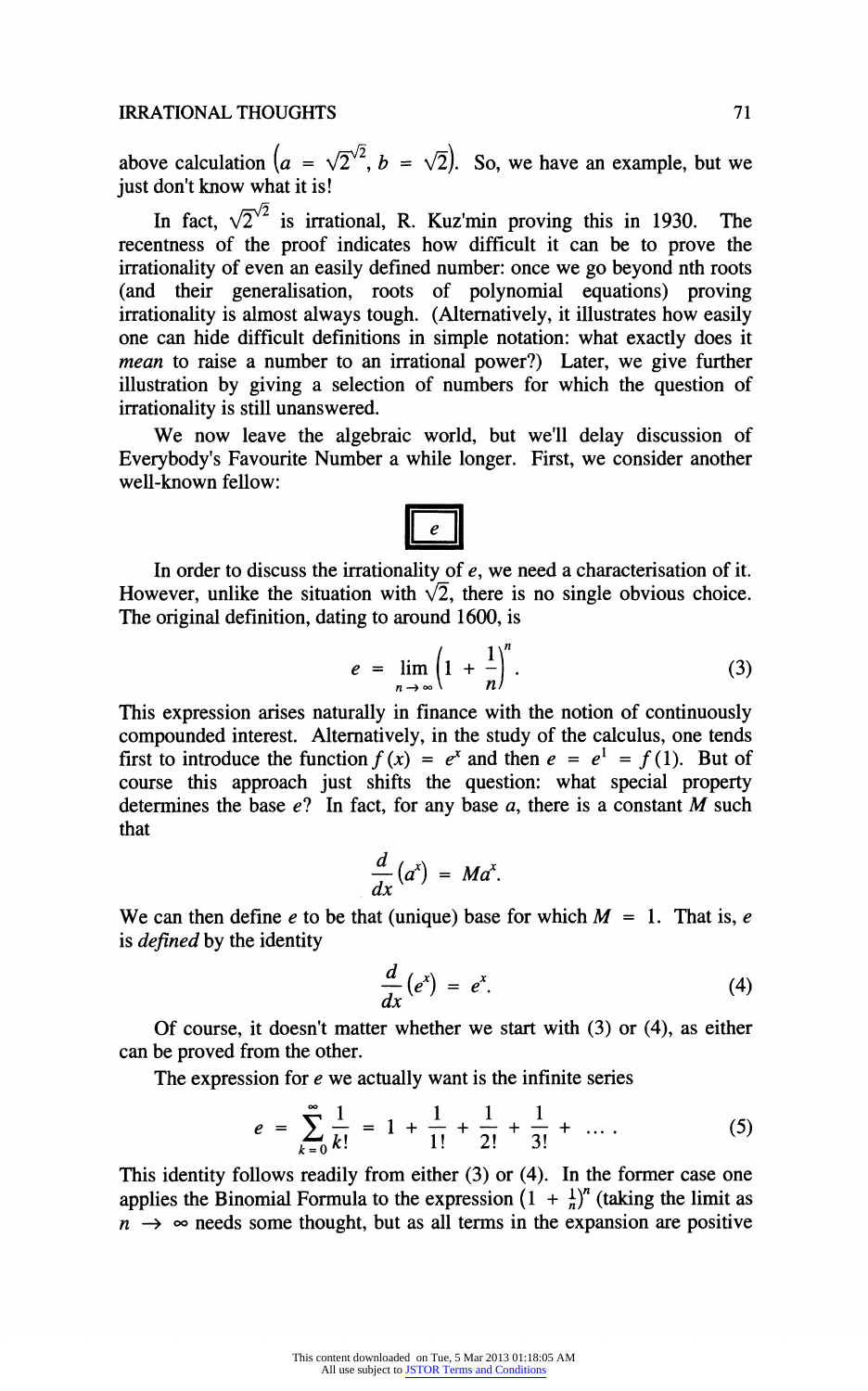**and increase as n increases, this is not too hard); in the latter case, one uses**  Taylor's Theorem to expand  $f(x) = e^x$  around  $x = 0$  to approximate  $f(1) = e$ , and then one shows that the remainder tends to zero as higher **degree polynomials are used in the approximation.** 

**From (5) we can prove** 

**Theorem (Euler, 1737)** 

**e is irrational.** 

# **Proof**

As for  $\sqrt{2}$ , the proof is by contradiction. Supposing that *e* is rational, **we have** 

$$
e = \frac{m}{n} \qquad m, n \text{ integers.} \tag{6}
$$

**By (5),** 

$$
e\cdot n! = n! + \frac{n!}{1!} + \frac{n!}{2!} + \ldots + \frac{n!}{n!} + \frac{n!}{(n+1)!} + \frac{n!}{(n+2)!} + \ldots
$$

**and thus by (6)** 

$$
\frac{m}{n} \cdot n! - n! - \frac{n!}{1!} - \frac{n!}{2!} - \dots - \frac{n!}{n!} = \frac{n!}{(n+1)!} + \frac{n!}{(n+2)!} + \dots \tag{7}
$$

**Now each term on the left hand side is an integer. On the other hand,** 

$$
0 < RHS = \frac{1}{(n+1)} + \frac{1}{(n+1)(n+2)} + \frac{1}{(n+1)(n+2)(n+3)} + \dots
$$
  

$$
< \frac{1}{(n+1)} + \frac{1}{(n+1)^2} + \frac{1}{(n+1)^3} + \dots
$$

**This last expression is a geometric series, which sums to** 

$$
\frac{\frac{1}{n+1}}{1-\frac{1}{n+1}} = \frac{1}{n}.
$$

**So, though the left hand side of (7) is supposedly an integer, the right hand side is definitely positive but less than one. We have our contradiction.** 

**Though (5) dates to 1665 and Isaac Newton, the above proof was first given by Joseph Fourier in 1815. By contrast, Leonhard Euler's original**  proof is based on his *continued fraction* expansion,

$$
\frac{e-1}{2} = \frac{1}{1 + \frac{1}{6 + \frac{1}{10 + \frac{1}{14 + \dots}}}}
$$

(The way to read this is,  $a_1 = 1$ ,  $a_2 = \frac{1}{1}$ ,  $a_3 = \frac{1}{1+\frac{1}{6}} = \frac{6}{7}$ , and so on. Then  $\frac{e-1}{2}$  =  $\lim a_n$ ). In fact, every number has a *simple* continued fraction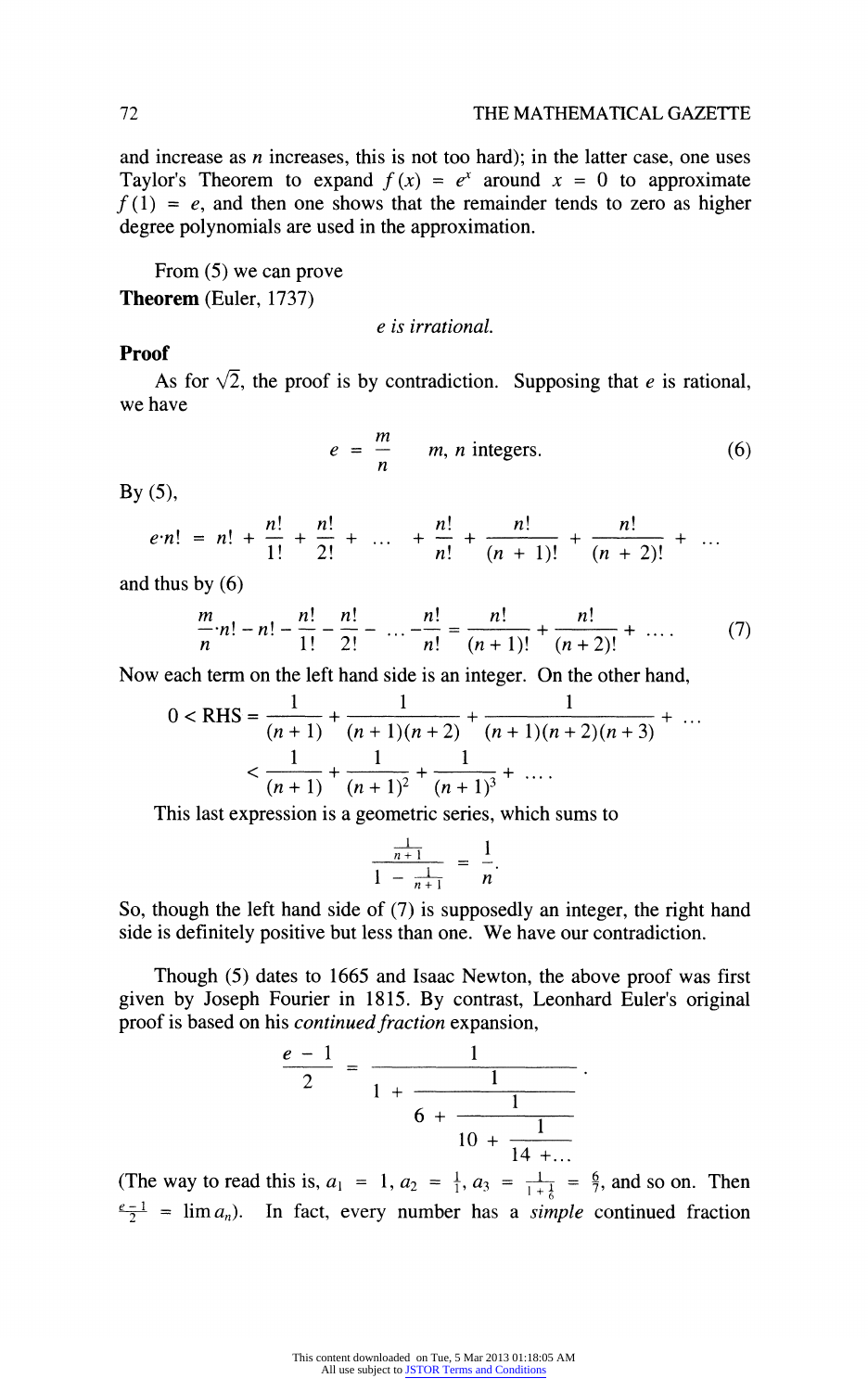**expansion (that is, one with all numerators 1 and all denominators positive integers). For example,** 

$$
\sqrt{2} = 1 + \frac{1}{2 + \frac{1}{2 + \frac{1}{2 + \dots}}}.
$$

(The expansion for  $\sqrt{2}$  is easy to prove, but that for *e* takes more work). **Clearly, a finite continued fraction (i. e. one where eventually all the numerators are zero) is rational. Conversely, Euler proved that any infinite**  simple continued fraction is irrational. In particular  $\frac{e-1}{2}$  is irrational, and thus  $e$  is as well.

We close our discussion of  $e$  by noting that any integer power  $e<sup>m</sup>$  is also **irrational; this is in stark comparison to 2, which of course satisfies the**  equation  $(\sqrt{2})^2$  = 2. The irrationality of  $e^m$  is more difficult to prove: **Johann Lambert used continued fractions to prove this in 1766, but Fourier's (Later we'll indicate a third approach.)** As a **consequence, log 2 (for example) is irrational, since** 

$$
\log 2 = \frac{m}{n} \Leftrightarrow e^m = 2^n.
$$

$$
e^{\log 2} = 2
$$

 $Thus, since$ 

**we have another example of an irrational number to an irrational power being rational.** 

**Now we have the star of our show:** 

Of course 
$$
\pi
$$
 is naturally defined as the ratio of the circumference of a circle to its diameter. However, unlike the case of  $\sqrt{2}$ , this *geometric* definition does not immediately transform into *numerical* information. People have been changing formulas and estimates for  $\pi$  for thousands of years, with varying degrees of success. The following table indicates a very partial history of numerical approximations to  $\pi$ .

| When    | Approximation for $\pi$                     | <b>Who/Where</b> |
|---------|---------------------------------------------|------------------|
| 2000 BC | $3\frac{1}{8}$                              | Mesopotamia      |
| 2000 BC | $(\frac{16}{9})^2$                          | Egypt            |
| 1200 BC | 3                                           | China            |
| 550 BC  | 3                                           | Old Testament    |
| 250 BC  | between $3\frac{10}{71}$ and $3\frac{1}{7}$ | Archimedes       |
| 263 AD  | 3.14159                                     | Liu Hui          |
| 1429    | 3.14159265358979                            | AI-Kashi         |
| 1706    | to 100 decimal places                       | Machin           |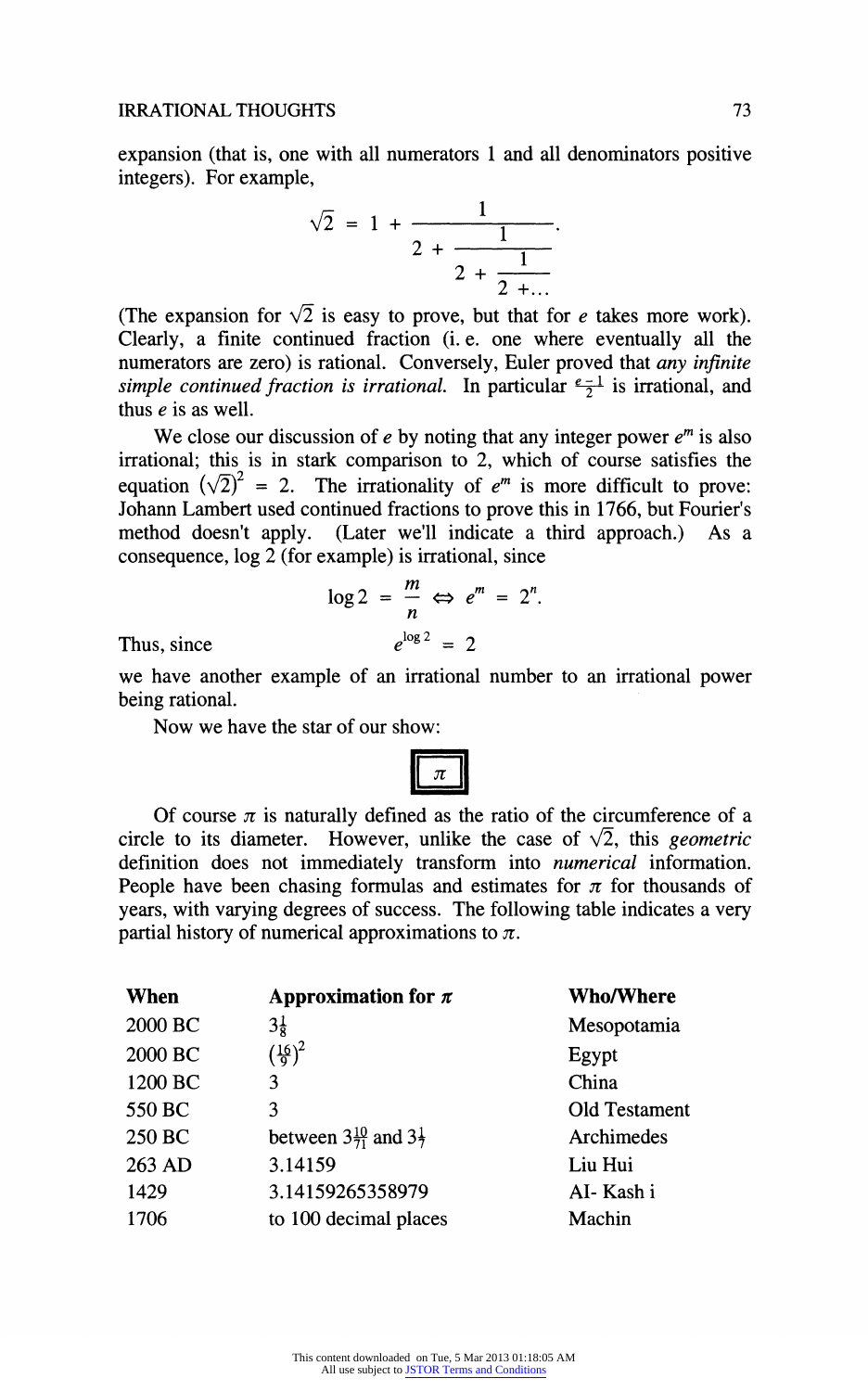| 1853 | to 500 decimal places         | <b>Shanks</b> |
|------|-------------------------------|---------------|
| 1897 |                               | Indiana       |
| 1958 | to 10000 decimal places       | Genuys        |
| 1995 | to six billion decimal places | Kanada        |

The 1897 episode wins the prize for  $\pi$ -silliness. An eccentric named **Edward Goodwin persuaded the Indiana House of Representatives to pass a**  bill legislating the value of  $\pi$  (the bill is so bizarrely written it contains **geometric claims implying six different values of**  $\pi$ **). Unfortunately for fans of the absurd, a visiting mathematician enlightened the Indiana Senate before they had a chance to vote the bill into law.** 

**More generally, there is an element of confusion in the table above: we**  have not indicated whether those who used an approximation to  $\pi$  knew it **was an approximation. Certainly, Archimedes knew this, but the situation**  with some of the early historical values is unclear. In any case, for the **context of irrational numbers, we'll leave no room for doubt.** 

#### **Question**

Suppose we know the first eight trillion digits of  $\pi$ . What can that tell us about whether  $\pi$  is rational or not?

#### **Answer**

#### **Absolutely nothing.**

Fascination with  $\pi$  has given rise to many beautiful formulas. **Archimedes' approach, perhaps the most intuitive, was to approximate the unit circle by regular polygons; the perimeter of such a polygon then gives**  an approximation to  $2\pi$ . He used both inscribed and circumscribed polygons, thus obtaining both lower and upper estimates for  $\pi$ . His method **was to double the number of sides repeatedly, (essentially) using half-angle formulas for sine and tangent to express the new perimeters in terms of the old. Starting with a hexagon, he worked up to (at least) a 96-sided polygon, but his method can theoretically be applied to give any desired accuracy. Taking the limit, the inscribed polygons give the expression** 

$$
\pi = \lim_{n \to \infty} 3 \cdot 2^n \sin \left( \frac{\pi}{3 \cdot 2^n} \right).
$$

**Regular polygons and half-angle formulas were also used by Francois Viete. In 1579 he calculated the area of these polygons, using a clever algebraic trick to obtain the infinite product** 

$$
\frac{2}{\pi} = \cos\frac{\pi}{4} \cdot \cos\frac{\pi}{8} \cdot \cos\frac{\pi}{16} \cdots
$$

$$
= \sqrt{\frac{1}{2}} \sqrt{\frac{1}{2} \left( 1 + \sqrt{\frac{1}{2}} \right)} \sqrt{\frac{1}{2} \left( 1 + \sqrt{\frac{1}{2} \left( 1 + \sqrt{\frac{1}{2}} \right)} \right) \cdots}
$$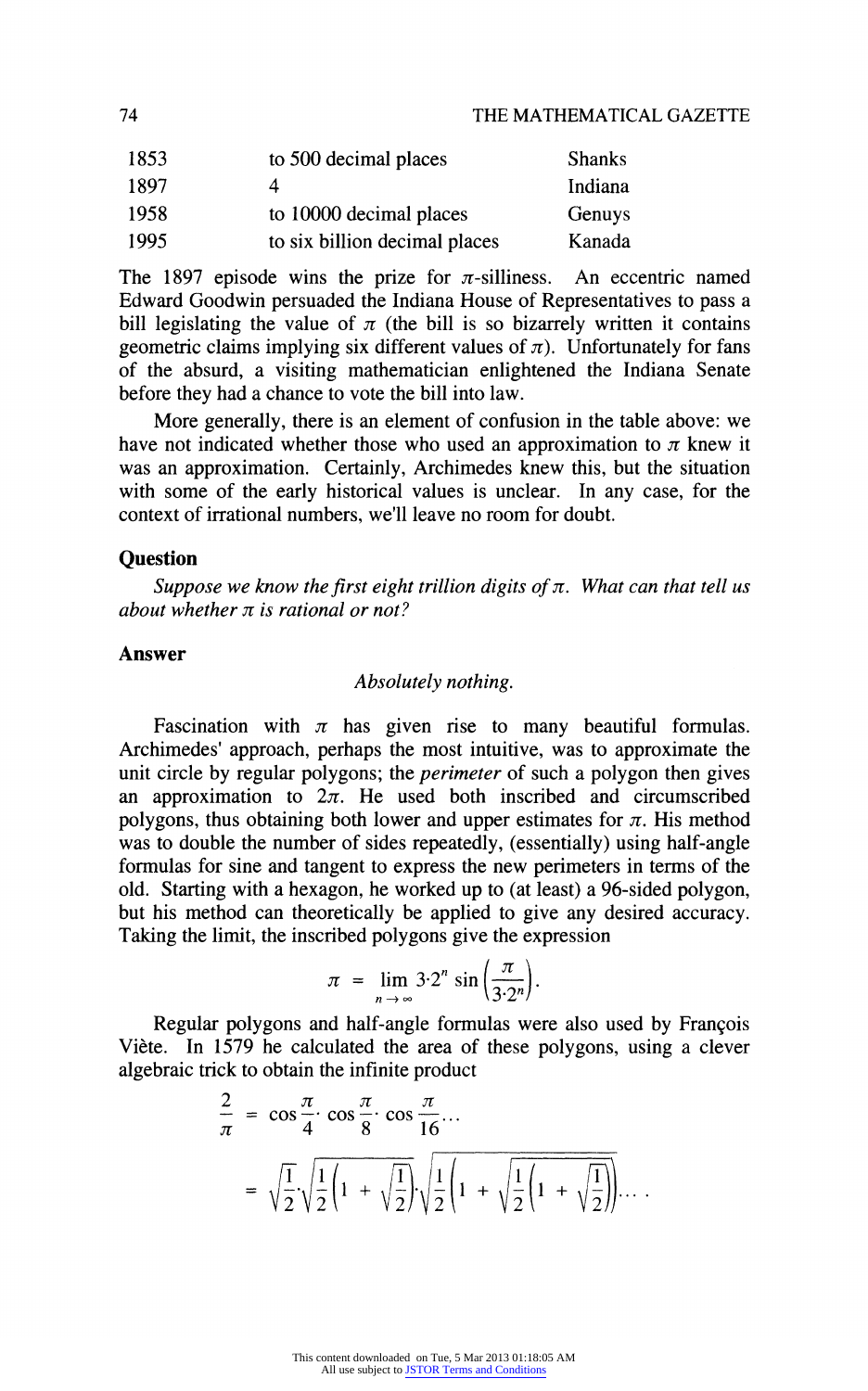#### **IRRATIONAL THOUGHTS**

**Given the power of the calculus, one can go to the limit more directly, the area of the unit circle being** 

$$
\pi = 4 \int_0^1 \sqrt{1 - x^2} \, dx.
$$

**An explicit limit can now be obtained by approximating the integral (for**  example by applying the binomial theorem to expand the integrand  $\sqrt{1 - x^2}$ **and then integrating term by term). In 1666 Newton used this idea with a slightly different integral to obtain a series beginning** 

$$
\pi = \frac{3\sqrt{3}}{4} + 24\left(\frac{1}{12} - \frac{1}{5 \cdot 2^5} - \frac{1}{28 \cdot 2^7} - \frac{1}{72 \cdot 2^9} - \dots\right).
$$

Closely related is the idea of expressing  $\pi$  in terms of inverse **trigonometric functions. The earliest of many such results, due to an unknown Indian mathematician from the 15th century, is the famous series expression for arctan 1:** 

$$
\frac{\pi}{4} = 1 - \frac{1}{3} + \frac{1}{5} - \frac{1}{7} + \frac{1}{9} + \ldots
$$

**Two more identities, too beautiful to overlook, are the infinite product by John Wallis (1655),** 

$$
\frac{\pi}{2} = \frac{2}{1} \frac{2}{3} \frac{4}{3} \frac{4}{5} \frac{6}{5} \frac{6}{7} \dots
$$

**and the infinite series by Euler (1734),** 

$$
\frac{\pi^2}{6} = \frac{1}{1^2} + \frac{1}{2^2} + \frac{1}{2^3} + \frac{1}{4^2} + \cdots
$$

**Both are derived from clever analysis of the sine function.** 

**The above are all beautiful identities, but it is not clear that any of them**  help us determine whether  $\pi$  is irrational. (Certainly, the limit nature of **these identities is not enough in itself to conclude anything.) We might hope to mimic our proof of the irrationality of e, but it is tough to come up**  with a sufficiently neat series for  $\pi$  (even  $e^m$  seems to be beyond the reach of **such methods). An astonishing series which is tempting but doesn't quite work is** 

$$
\frac{1}{\pi} = \sum_{n=0}^{\infty} \left( \frac{2n!}{n! \, n!} \right)^3 \frac{42n+5}{2^{12n+4}}.
$$

**This deep result from the theory of theta functions, is due to the amazing Srinivasa Ramanujan (1914).** 

**Another natural approach is to hunt for a simple continued fraction**  expansion for  $\pi$ . However, though one can compute the terms of the fraction one by one (just as one can compute the decimal expansion of  $\sqrt{2}$ ), the complete simple continued fraction for  $\pi$  is still unknown. There are many non-simple fractions for  $\pi$ , beginning with a corollary of Wallis's **infinite product, the lovely identity of William Brouncker's (1655):**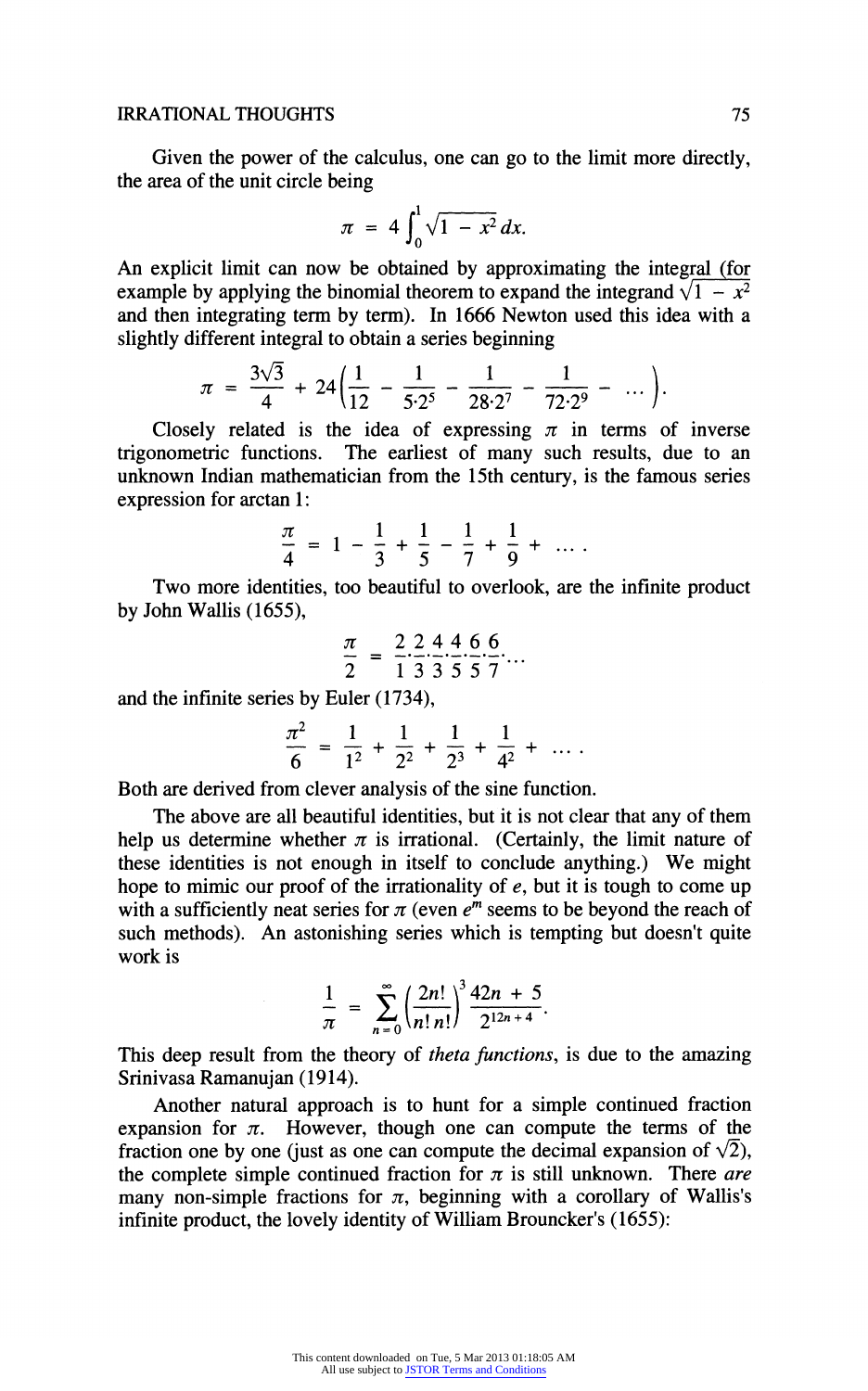$$
\frac{4}{\pi} = 1 + \frac{1^2}{2 + \frac{3^2}{2 + \frac{5^2}{2 + \dots}}}
$$

**However, such expressions are not necessarily irrational.** 

In fact the original proof that  $\pi$  is irrational, due to Lambert, is in terms **of continued fractions, but in a brilliantly inverted manner. In 1766 he derived the functional continued fraction** 

$$
\tan v = \frac{1}{\left(\frac{1}{v}\right) - \frac{1}{\left(\frac{3}{v}\right) - \frac{1}{\left(\frac{5}{v}\right) - \dots}}}.
$$

Lambert then proved that if the angle  $\nu$  is rational then the continued fraction must be irrational. But tan  $\frac{\pi}{4} = 1$  is rational, and thus  $\frac{\pi}{4}$  (and so  $\pi$ **as well) must be irrational.** 

**In principle, Lambert's is a fine proof, but it takes considerable work to justify all the steps\*. So we'll give a second proof, a beautiful argument due to Ivan Niven.** 

Consider the integral 
$$
I = \int_0^1 p(x) \sin \pi x \, dx,
$$
  
where 
$$
p(x) = x^N (1 - x)^N
$$

and where the integer N will be chosen (large) later. Noting  $p(x) = 0$  at the **endpoints, an integration by parts gives** 

$$
I = -\frac{1}{\pi} \int_0^1 p'(x) \cos \pi x \, dx.
$$
  
Now 
$$
p'(x) = Nx^{N-1} (1 - x)^N - Nx^N (1 - x)^{N-1}
$$

**which is still zero at the endpoints. So, integrating by parts again,** 

$$
I = \frac{1}{\pi^2} \int_0^1 p''(x) \sin \pi x \, dx.
$$

**We keep integrating, at each stage using the product rule to differentiate**   $p(x)$ . After a few differentiations this will be quite a mess, but a lot of the **terms will still be zero at the endpoints: in order for a term to give a non-** 

**76** 

Assigning credit for old theorems can be contentious, as different eras (and different **mathematicians) have differing standards of rigour and proof, as well as differing styles of exposition. So, some credit Lambert with proving the irrationality of e because he explicitly**  considered the convergence of the continued fraction for  $\frac{e-1}{2}$ : others argue that Euler could **have done this without trouble if he had felt it necessary. Similarly, Adrien-Marie Legendre**  is often assigned some credit for proving the irrationality of  $\pi$ , the claim being that his **systematic treatment of continued fractions (1794) is more rigorous than Lambert's analysis of the fraction above: others claim that Lambert's argument, though less elegant, is in fact more rigorous than Legendre's. Claude Brezinski (see [3]) discusses these historical issues in some detail.**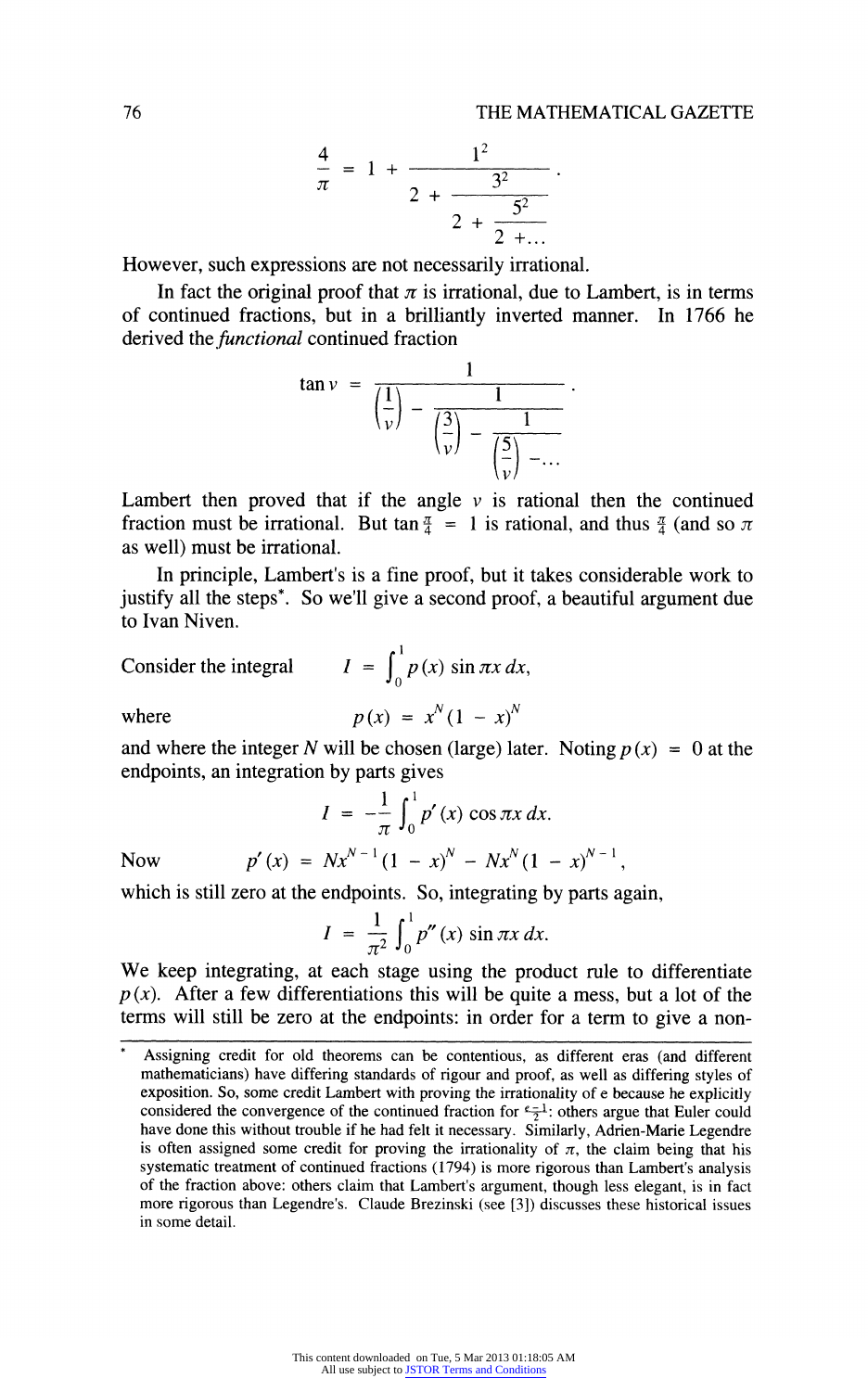zero contribution at an endpoint, either  $x^N$  or  $(1 - x)^N$  has to be **differentiated at least N times, which implies there is a factor of N! in that**  term. On the other hand,  $\deg p = 2N$ , so p will be differentiated out **completely after 2N integrations. Combining these two observations, we must have** 

$$
I = \frac{k_1 N!}{\pi^{N+1}} + \dots + \frac{k_{N+1} N!}{\pi^{2N+1}}, \qquad k_1, \dots, k_{N+1} \text{ integers.}
$$

There's no contradiction in that, but now suppose  $\pi$  is rational,

$$
\pi = \frac{m}{n}.
$$

**Multiplying both sides by**  $m^{2N+1}/N!$ **,** 

$$
\frac{m^{2N+1}}{N!}I = k, \qquad k \text{ an integer.} \tag{8}
$$

And *now* we have a contradiction. For  $0 < I < 1$  (since each term in the integral is between  $0$  and  $1$ ). And, if  $N$  is chosen large enough,

$$
0 < \frac{m^{2N+1}}{N!} < 1.
$$

**Thus the left side of (8) is between 0 and 1, whereas the right side is supposedly an integer.** 

**The above is a variation of an argument by Charles Hermite, and other numbers can be proved irrational by similar means. In particular, integer**  powers  $e^m$  of e can thus be proved irrational. As for  $\pi$ , taking a little more care, the proof above actually shows  $\pi^2$  is irrational; further, with a similar argument one can show that  $\pi$  is not the solution of any quadratic equation **with rational coefficients. (The latter is a stronger statement: for example,**   $(1 + \sqrt{2})^2$  is irrational but  $1 + \sqrt{2}$  is a root of the equation  $x^2 - 2x - 1 = 0$ . Here, when asking whether numbers are the solutions of **polynomial equations, we are edging into the much more difficult question of the transcendental nature of numbers). However, though higher powers**  of  $\pi$  are indeed irrational, this is significantly more difficult to prove.

**We close by introducing a few numbers which are presumed to be irrational but for which this has yet to be proved.** 

**There are zillions of ways to combine numbers artificially, and essentially all the outcomes of all of these combinations are not known to be irrational. For example, the character of** 

$$
\pi + e \quad \pi e \quad \pi^e
$$

is unknown. One might be tempted to throw  $e^{\pi}$  in with this lot, but in 1929 Alexandr Gel'fond showed this number to be irrational  $(e^{\pi} = (-1)^{-i}$ , which is natural enough in the world of complex numbers). Also, though  $\pi + e$ and  $\pi e$  are not known to be irrational, it is easy to show *at least one* of them **must be irrational. To see this, consider the quadratic equation** 

$$
x^2 - (\pi + e)x + \pi e = 0,
$$